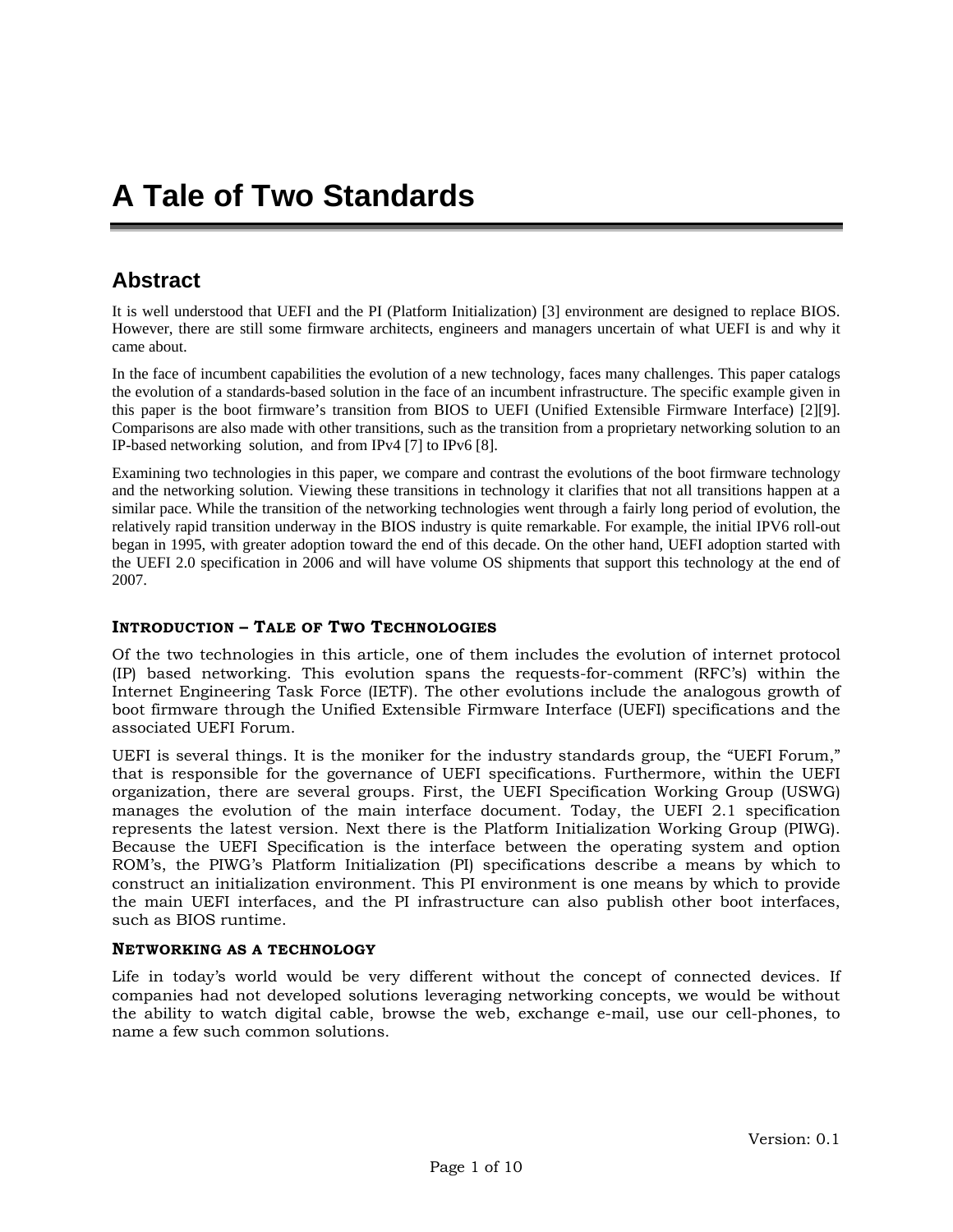Over time, the concept of a network has evolved from some of the simplest peer-to-peer interactions to those offering very complex transactions.

#### **History of Networking**

In this article the term "networking" refers to the ability to receive and send data across long distances. This article skips past some of the early non-electronic based methods of communications such as semaphore, smoke signals, and the like. The first examples of devices exhibiting the traits that we might call networking using a signal (albeit analog) were created as far back as the 19th century. In 1840 Samuel Morse was award US patent #1647 for "Improvement in the mode of communicating information signals by the application of electromagnetism". This is the first example where two distinct entities could communicate with each other through an electronic signal.

The telegraph illustrated how an invention could allow for various means of communication in a peer-to-peer type of connection. This type of peer-to-peer communication evolved into usage models for such mundane devices as the telephone.

By the 1960's, digital communications could ensue on a large proliferation of phone lines. In 1960 some of the first practical MODEM (**mod**ulator-**dem**odulator) devices were introduced. In this same decade the Massachusetts Institute of Technology (MIT) started research on connecting mainframes on a phone-based network. The main sponsor of this effort was the Advanced Research Projects Agency (ARPA). By 1969 ARPAnet was commissioned by the US Department of Defense for further research. These actions might be considered the beginning of the present-day Internet.

During the 1970's and 1980's several parallel courses of communication evolution occurred in the mainframe and PC world. With the ARPAnet project, more dedicated nodes were added for communicating between major sites (e.g. several government agencies, several universities, etc.) New communication protocols such as TCP/IP were introduced to more easily identify targets and facilitate the efficient transmission of data. This was the first time that the "Internet" term came into common usage.

With the PC, the 1980's were dominated by the use of MODEM-based communication technology. The usage models were that of a PC connecting to a bulletin board to establish a 1:1 communication with another PC, or that of a PC connecting through a dial-up connection to a mainframe that would allow for multiple PC's to dial in as a client. Common examples of the latter were dial-up services such as CompuServe and AOL.

As requirements evolved and the amount of transmitted data increased, some of the inherent data throughput limitations became more evident. In various compute-based environments, networking computers capable of transmitting data in a relatively quick manner became very important.

## **Evolving the Network standards**

With basic PC Networking coming to the foreground in the 1980's, various network-related protocols evolved. One such protocol, the Internet Protocol (IP), is used so that machines can uniquely identify each other across the Internet. The fourth iteration of the IP protocol defined in RFC 791 used a 32-bit address to identify a participant on the network. This limits it to roughly four billion unique identities.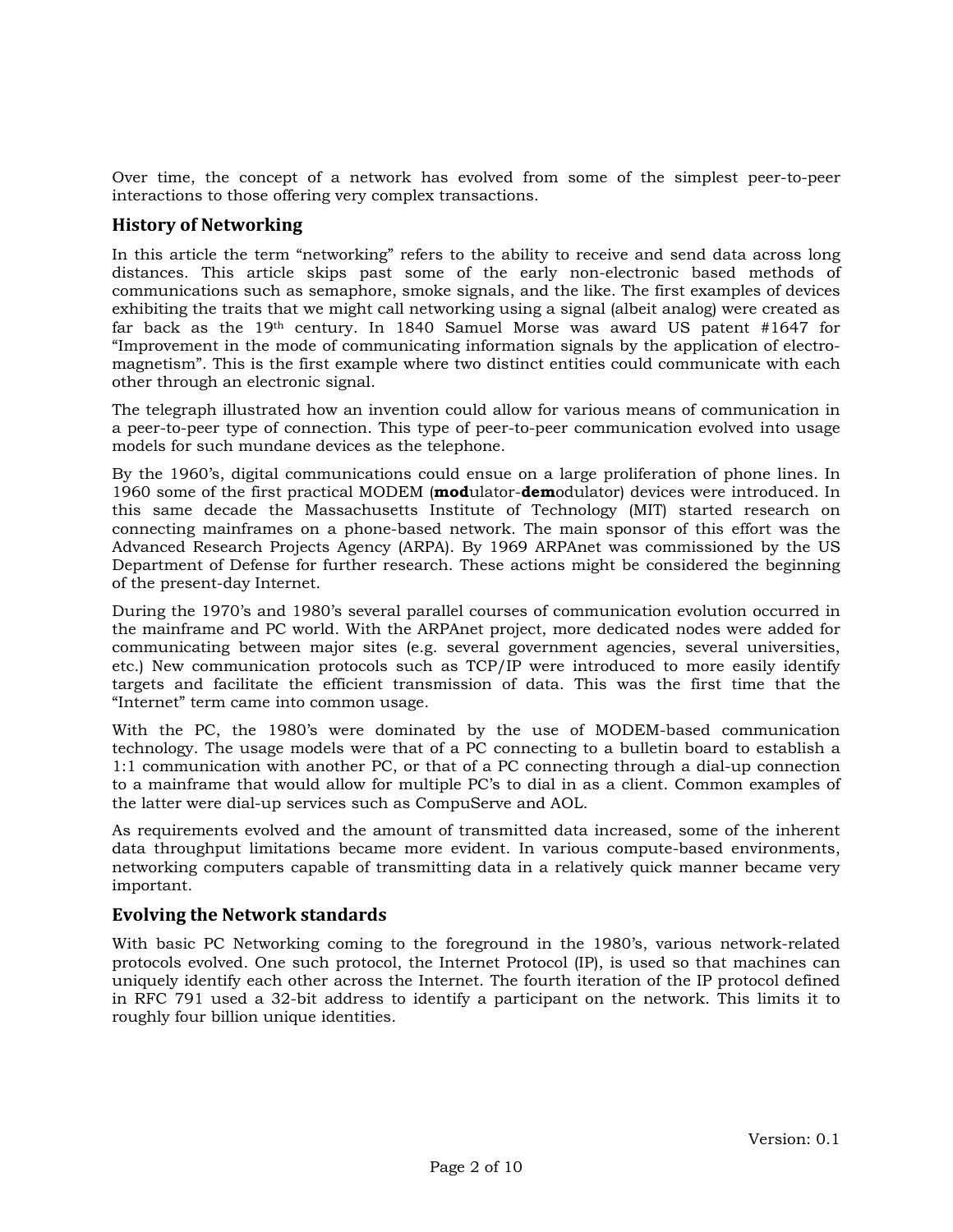In the 1990's the number of addresses was becoming an issue. There were various strategies to try an alleviate some of the address limitations, such as the adoption of network address translation (NAT) support to allow networks to access the internet through a single IP address. This introduced complications in how hosts communicate with each other.

Introduced in 1995, IPv6 is an attempt to alleviate the address limitation issues. With 128 bit address values, the unique address issues can be resolved, and IPv6 is currently a work-inprogress for adoption in the industry.

From the introduction of IPv6 in 1996 as a draft standard [8] to the DoD mandate for a transition plan by FY 2008 [13][14], there was a thirteen-year progression from the first draft of the IPv6 standard to the first deadline for a plan to be ready to use it.

#### **PLATFORM FIRMWARE AS A TECHNOLOGY**

A surprising amount of activity occurs between switching on a machine and the OS logon prompt for a modern computer. This is a long, tedious process to-date on PC/AT architecture platforms because the BIOS does not have a driver model or policy mechanism to know the hardware needing to be initialized for a given hardware device. As such, the BIOS initializes any possible console or storage device in anticipation of the hardware being used.

Pre-OS boot firmware complexity also increased in conjunction with the associated platform complexity. In the early days of the PC, the Industry Standard Architecture [10] memory was attached to the same bus as the devices. The I/O devices were just "there", and the user was only able to elide functionality via insertion or removal of jumpers. The memory just "worked" and was attached to the bus.

Over time, memory complexity increased. Fast page-mode DRAM and its memory controller had a few possible settings. The boot firmware could attempt a few settings, check memory, and see which worked. Modern memory controllers with Double-Data Rate (DDR) are capable of memory initialization routines running into thousands of lines of C code.

For the I/O bus, the venerable ISA bus with the fixed ISA I/O decodes went to plug-and-play ISA with some programmatic configurability up to today's Peripheral Component Interconnect (PCI) [12], which entails a full bus enumeration with bridge devices, etc. In contrast to the networking example, these platform hardware limitations are hard, rock walls auguring the UEFI transition.

The same holds true for the initialization of the central processing unit (CPU). The 286 in the PC/AT needed little initialization by the original BIOS, and there was only one in the system. On the other hand, a modern CPU, can have several physical sockets, each of which has several cores and possibly several hardware threads. Each of these sockets can have tens of model-specific registers (MSR's), in addition to other control and status registers (CSR's), that need to be initialized in synchrony with all of the other CPUs.

The original PC/AT BIOS from 1979 wasn't designed to cope with the massively different hardware designs seen today—the original designers just didn't foresee its long term use and hence didn't think about long-term extensibility. In contrast, for modern I/O buses, CPUs, and memory controllers, the ability to distribute a modular driver for each capability, such as one enabled by the UEFI Platform Initialization Architecture, is key.

Similarly, the operating system interface has evolved over time. The original interface between the BIOS and the operating system was a series of 16-bit callable interfaces invoked through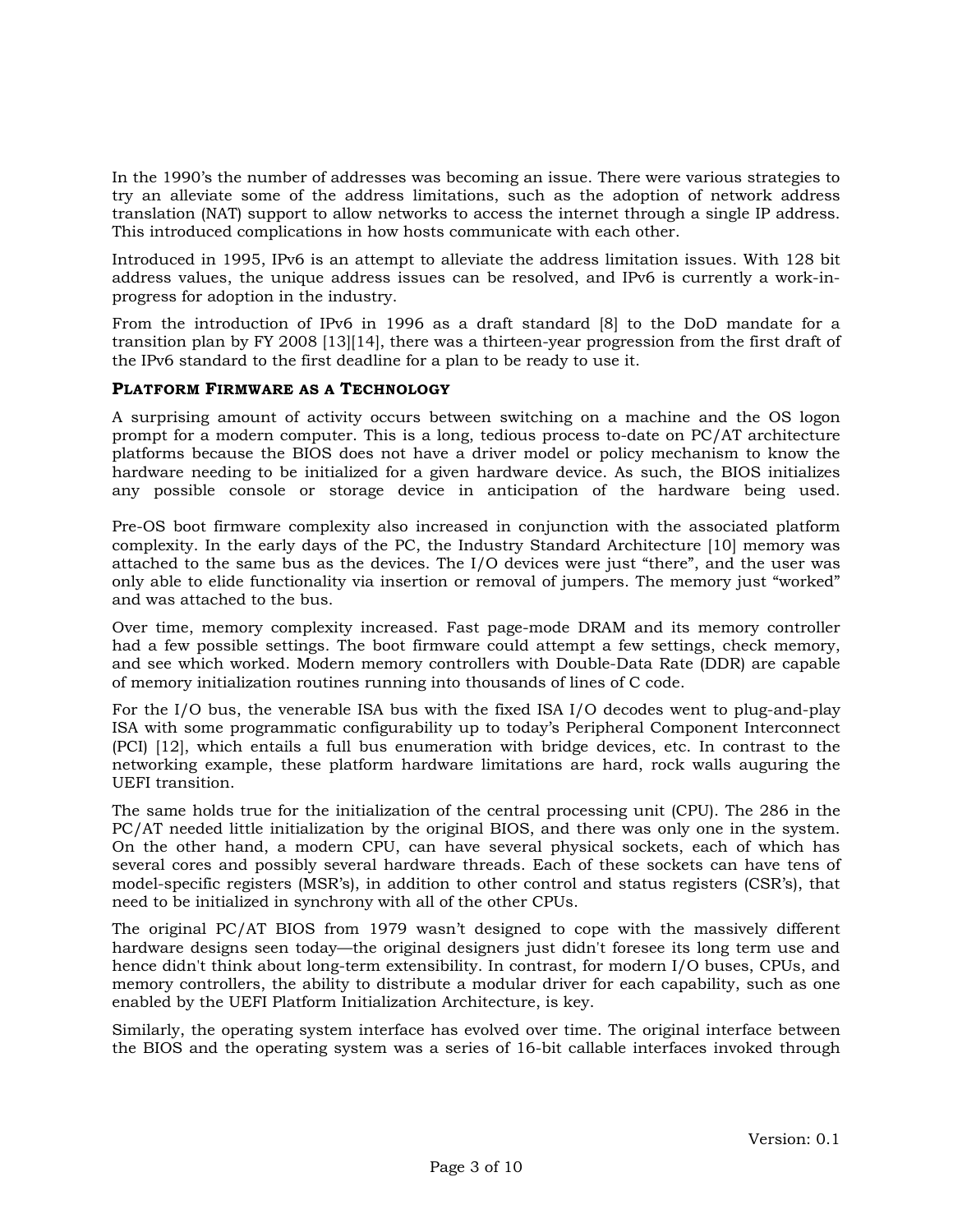software interrupts. Interrupt 13-hex, or "Int13h", was the set of services to read or write a block device. Similarly, Int16h was to access an input console, such as a keyboard.

Initially, with 5mbyte disks, an API such as that illustrated in Figure 1 may have sufficed.  $AH = 02h$ 

- AL = Number of Sectors to Read
- $CH =$  Cylinder Number (low 8 bits, 0-based)
- $CL$  = Bits 7-6 Cylinder Number (high 2 bits, 0-based) Bits 5-0 Beginning Sector Number (1-based)
- $DH = Head Number (0-based)$
- $DL = 80h$  Hard Drive C: (0-based)
	- $=$  81h 87h are valid. 81h = D:, 82h = E:, etc.
- ES:BX = Buffer Segment:Offset Address

| Figure | <b>INT</b> | 13h | Interface | Definition |
|--------|------------|-----|-----------|------------|
|        |            |     |           |            |

This initial API had an 8Gbyte limit. Over time, as disks became larger, the Int13h API had to be expanded.

Just as NaT's helped to cover the shortage of IP addresses, these Int13h extensions tracked the size of disks over time.

Other artifacts of BIOS and boot, namely the partition table is in the Master Boot Record, limit partitions to two-Terabyte disks. This is an on-disk encoding that cannot be evolved via BIOS APIs.

To provide arbitrarily large partitions, the UEFI Specification defines a Guided Partition Table (GPT)[2].

## **History of "Bootstrap"/PC Booting**

Ultimately, the main point of a BIOS, and therefore the boot process of a machine, is to launch a target piece of software, typically an operating system. In the earliest systems, booting was accomplished by entering boot instructions through toggle switches. In fact, the target of such instructions at the time was paper tape/punch cards for their "operating system". These initial machine instructions were intended to start the machine.

Through the years, the targets have changed:

In the PC of the late 1970's and early 1980's, the target was a ROM-based item such as a BASIC interpreter built into the system. Originally, when the typical PC started, the user was launched into something akin to a BASIC prompt, and the only programs capable of being loaded were from a cassette tape. This was a common user interface in the earliest PCs. As time evolved, Floppies, Hard Disks (MBR), CD's, networks, etc., also became possible targets.

Over the years, BIOS too has evolved:

The original PC BIOS was intended for 250,000 units on a production run over two years. It has ended up being used for the last 25 years. IBM's publication of the schematics, and most importantly, the BIOS source code for the PC/AT led to many clones and imitators.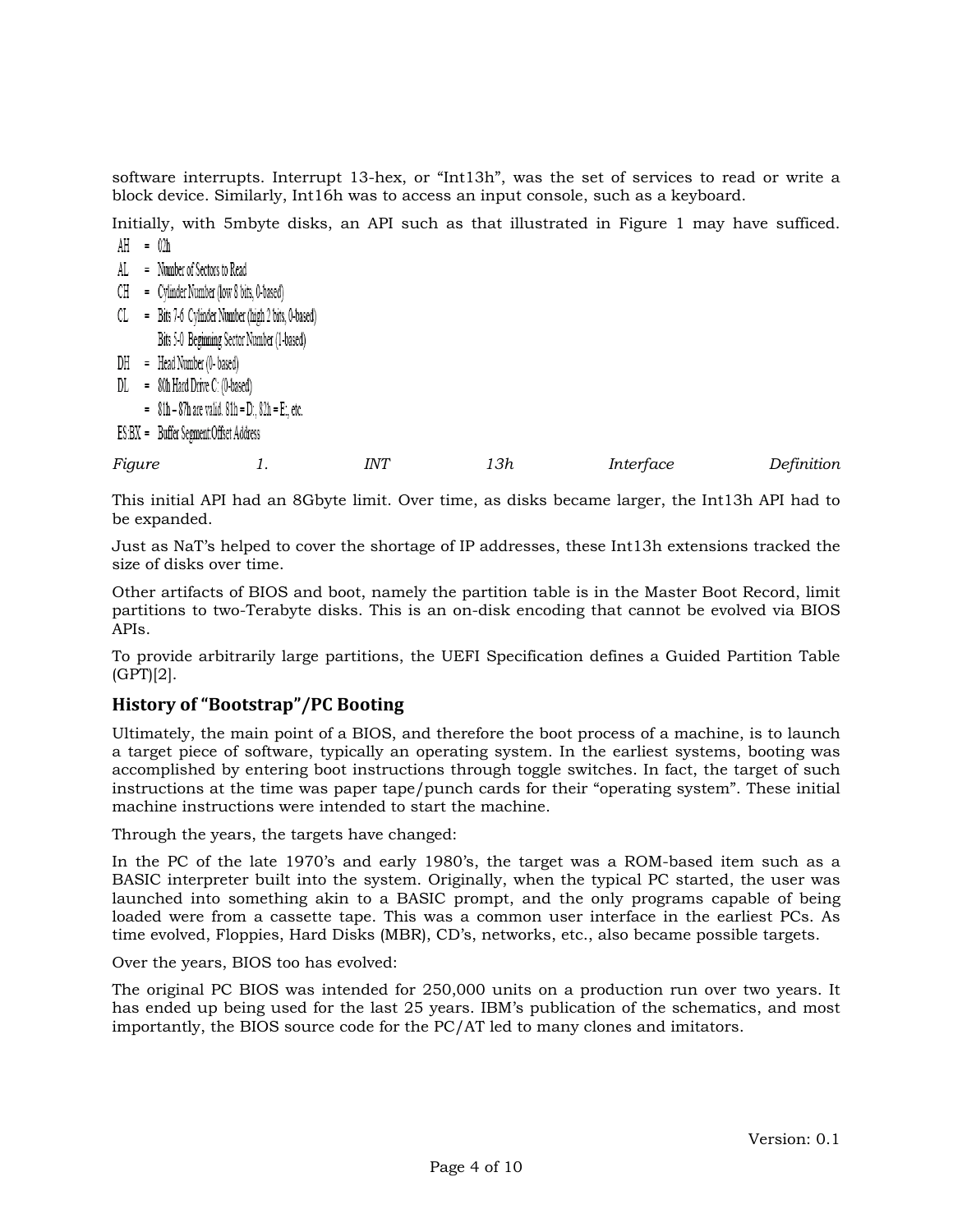In order to attempt to fend off imitations, in 1987 IBM created the PS/2. This machine had a proprietary bus referred to as "Microchannel" (MCA). IBM also attempted to move away from the original BIOS with "ABIOS" or "Advanced BIOS." ABIOS was a protected-mode BIOS that ran in 32-bit to match the newly-introduced Intel ® 386 CPU.

For the RISC machines of the 1990's, there was an effort to rally around a common firmware standard. An industry group referred to as Advanced RISC Computing (ARC) [6] aimed to unify the boot environment for MIPS CPU and DEC Alpha. ARC shared some features with UEFI, including the support of a FAT file system in the firmware, firmware boot variables, and a Ccallable interface. But ARC lacked, GPT, the extensibility of UEFI, and clear legal specification governance or an evolution path like the UEFI Forum and UEFI specification. As a design, another issue with ARC was that it specified platform design definitions. This design mandated that various components must exist in a platform, thereby limiting diversity of platform designs. Also, ARC was never ported to a volume architecture such as IA-32® or x64.

Another effort that is similar in its role to the PC/AT BIOS-based platform occurred with Open Firmware (OF) [4] and the Common Hardware Reference Platform (CHRP). CHRP was a set of common platform designs and hardware specifications meant to allow for interoperable designs among PowerPC (PowerPC) platform builders. Open Firmware, also known as IEEE-1275 [4], has issues in that it is an interpreted, stack-based byte-code. Very few programmers are facile in Forth programming, and it is renowned as being "write-once/understand-never", and having poor performance, and non-standard tools. Also, Open Firmware has a device tree essentially duplicating ACPI static tables. As such, the lack of Forth programmers, prevalence of ACPI, and the fact that UEFI uses standard tools and works alongside ACPI—versus instead-of helped spell Open Firmware's lack of growth. In fact, it is used on SPARC and PowerPC, but it is unsuitable for high-volume machines and thus prevent it from making the leap from niche server & workstation markets.

Another effort at the evolution of BIOS is LinuxBIOS [5]. Like the Linux operating system, though, any LinuxBIOS success is based more upon the collaboration model than the technology. LinuxBIOS provides a way to implement some of the platform initialization (e.g., something akin to PI or BIOS POST) via the open source development model. But LinuxBIOS does not innovate beyond today's BIOS or UEFI. It emulates BIOS in a software emulator (e.g., BOCHS) and in its native operation. LinuxBIOS does not innovate on the PI portion. Vendors have to link all of the source code together, and because it's a static link, not binary, the GPL[17] binary exemption doesn't inhere. That is, hardware vendors must open source *all of their code/design specifications* if they link against LinuxBIOS.

Additionally, the boot environment/hand-off into the operating system is either 1) emulate PC/AT and 16-bit BIOS with something like BOCHS [18], 2) reproduce the UEFI interfaces using GNUFI [16], or 3) hand-off directly into the Linux kernel using kexec. The first is just a "BIOS" as we know it today, the second is an alternate PI implementation, and the third is a one-off, embedded OS launch strategy of which the many vendors already support (i.e., embedded recovery OS in platform firmware). And with the GPL issues around intellectual property, hardware vendors and OEM's will be unlikely to adopt LinuxBIOS going forward.

## **Creation and Evolving of PC Platform Standards**

The PC industry has evolved over time to encompass various disparate technologies that inevitably have to interact with each other. During the normal platform initialization process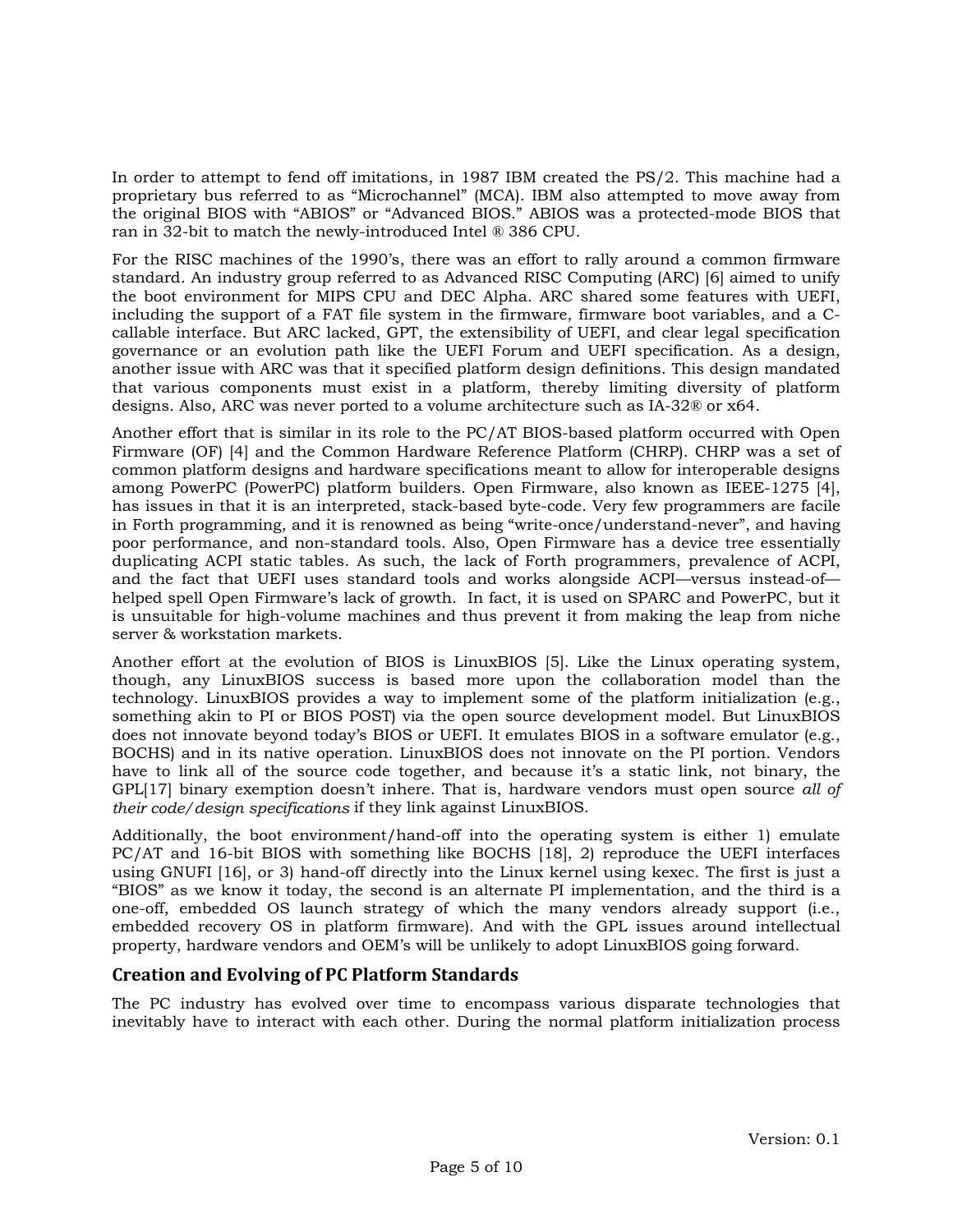there are many different components involved during system initialization. In turn, each of these components must pass information or communicate with the other somehow.

This communication is further complicated, considering that many of these components are built or delivered by different companies. As the PC industry has evolved, the need for a standard method for these components to interact with each other has become clearly evident.

There are varying opinions on the definition of a "standard", but there are two major uses of this concept. The first use is that of a private organization (e.g. operating system vendor X) defining a standard set of APIs for the use of its operating system. This is often represented by a software development kit (SDK) provided by a particular vendor to enable customers to properly use their product. This concept also extends to add-in hardware devices, for instance when a given hardware device which might be put into a PC Platform advertises a Data book on how to use this hardware. A specific example of this might be a CPU manual describing the items which a consumer of this CPU might need to understand, such as the available op-codes, pin-outs, etc. These vendor-specific type of standards were the norm for the PC industry components until the late 1980s.

It wasn't until the introduction of the proprietary MCA bus in 1987 (which was an evolution from the previous ISA bus) that a strong push for industry cooperation ensued. This cooperation led to the common use of a second type of "standard" in various aspects of the PC industry. These standards were ones which are co-developed by multiple interested parties in the industry. For example, in 1988 a collection of promoting companies defined an extension to the original ISA bus, EISA. This ultimately evolved into what is commonly known as the PCI bus, and extensions to this are ongoing.

Since the late 80's this type of collaboration has been ever-expanding in the PC industry. The standards evolve over time and are typically focused on addressing certain issues or topics that a portion of the industry feels is important to address yet does not significantly erode their ability to differentiate.

Figure 2 describes the boot process of UEFI PI components, including when the UEFI interfaces are available. The driver decomposition describes how components can be put together and



Figure 2. Flow of the PI modules

dispatched in order to initialize the platform.

We have mentioned how some of the I/O buses, an obvious hardware component, have evolved. Other standards deal with various software and hardware combinations. For instance, standards associated with power management have evolved from the Advanced Power Management standard (APM 1.0), which was initiated in 1992, to the Advanced Configuration and Power Interface (ACPI) [11].

In addition, the interfaces associated with the BIOS evolved over time, each PC manufacturer or BIOS vendor providing their own specialized extensions. At

some level this caused difficulties in interoperability. There was no clear-cut "standard" associated with BIOS. For example, the clone market was largely enabled by Phoenix Technologies and their clean-room

BIOS. They had a group of experts evaluate the PC BIOS and write a specification, while a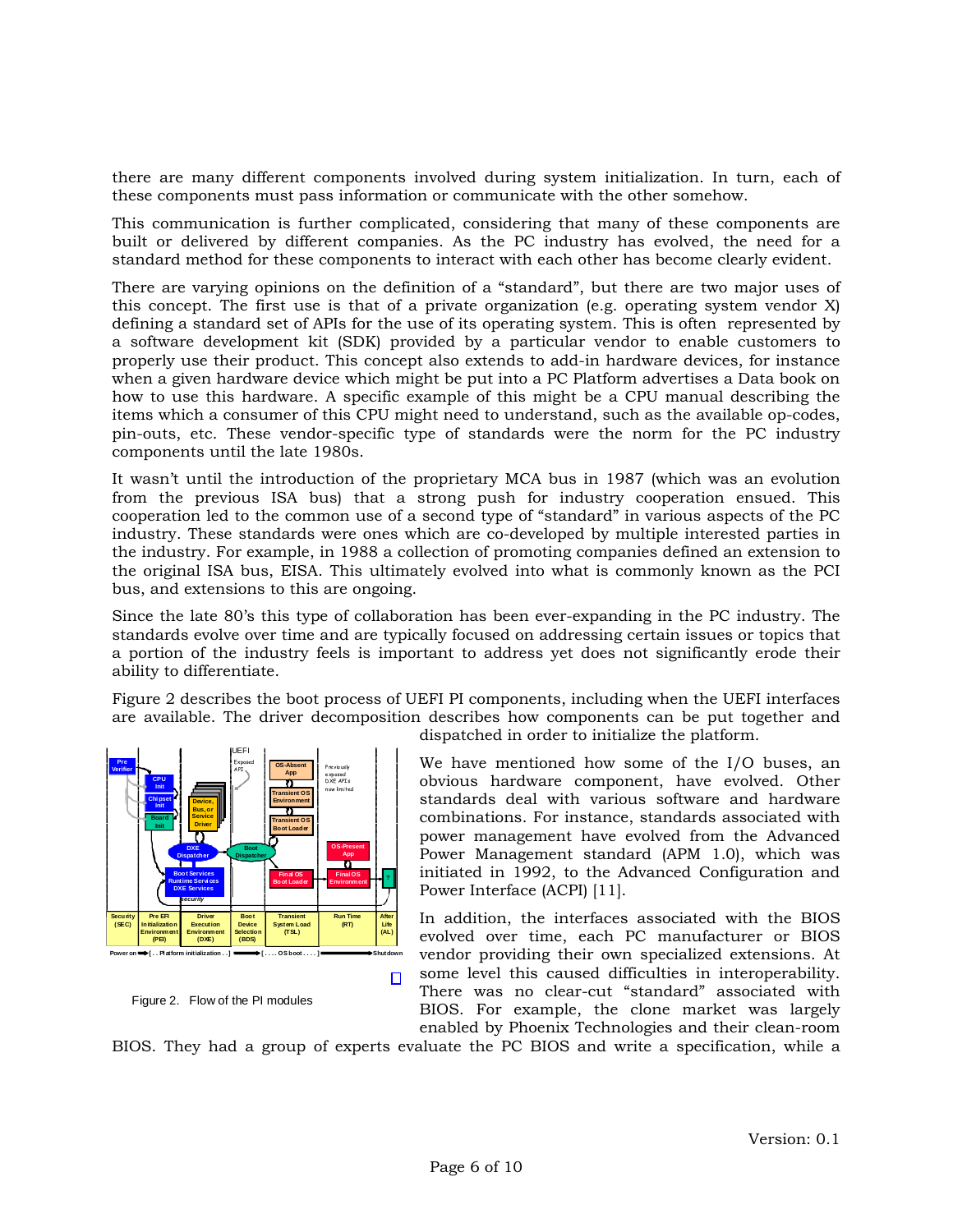group of development "virgins" who never saw an IBM PC or PC BIOS then developed the "clone" BIOS equivalent directly from the specification.

As time passed, the inherent assumptions of the underlying platform formed a set of design constraints that limited the flexibility available to system designers wanting to innovate in the platform. These design constraints made the BIOS difficult to use and adopt across many varying PC architectures (e.g. XScale, Itanium, x64, x86, etc). For example:

- BIOS is 16-bit based, while the processor architecture has mostly evolved to 64-bit
- BIOS presents a hard limit on the size of Option ROM execution space, severely restricting the support of bootable devices on servers, both in terms of the executable image size and the number of devices supported for booting
- BIOS depends on legacy PC-AT interrupt routing and timer hardware, severely limiting server hardware design freedom. By comparison, the mainstream OSes have moved to rely on advanced interrupt control and high precision timers
- BIOS interface extensions are ad hoc, prone to conflicts as well as interoperability issues
- Most BIOS implementations are not modular, making code decomposition and sharing very difficult

With this in mind, a new set of abstractions were designed for the pre-OS space and ultimately named the Extensible Firmware Interface (EFI). EFI attempted to address the issues associated with the existing design of the BIOS and lack of clear documentation. In retrospect the EFI effort could be considered a proof-of-concept to the industry, because at the time EFI was primarily being promoted by the Itanium Processor Family ® Architecture stakeholders in the industry. Over time, the stakeholders realized that these solutions could actually address many industry issues and concerns, and EFI eventually evolved from what might have been considered a somewhat proprietary set of definitions to one adopted by a wider group of industry promoters. The corresponding EFI specification was formally adopted by the Unified EFI Forum and is now formally known as the UEFI Specification. Figure 3 illustrates some of the network component access methods which are incorporated into the UEFI Specification, including a reference to EFI 1.10 [1].



Current standards activities indicate that the industry is moving to the *UEFI First[15]* approach: UEFI firmware will become the design center for new features even while the industry transitions from conventional BIOS to UEFI Specification based firmware designs. In some cases, vendors are starting to develop features for UEFI, but not necessarily for BIOS. Because the PI environment provides a Compatibility Support Module (CSM) to boot legacy OSes, the expectation is a swift transition to the UEFI/PI implementation with CSM, as vendors want to

drop the dual investment. The full transition to a native UEFI-only approach will happen when the support for legacy OS and tools is no longer relevant.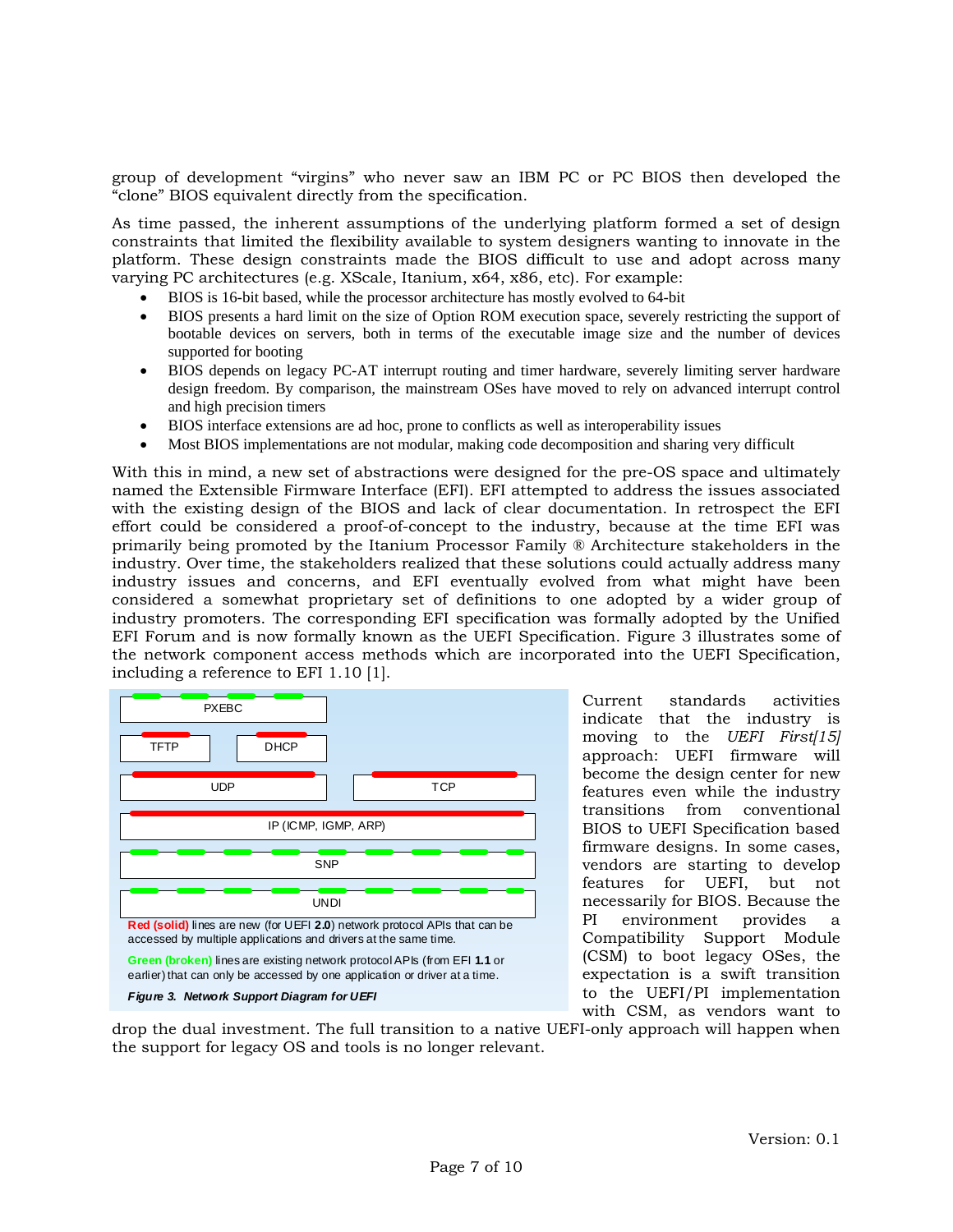There is a rather rapid adoption of UEFI as a technology taking place in the industry today. The first UEFI specification was based on an earlier specification introduced in 2003, and by May 2007 support for UEFI in a very widely deployed operating system was announced. [15]

## **Conclusion**

Evolving platform firmware for the next twenty years of computers based on the Intel Architecture is a work in progress.

As with the migration from IPv4 to IPv6, the technical arguments for the move are manifestly obvious. Unfortunately, in both cases a "light switch" model of transition where overnight the incumbent is replaced simply isn't viable. This conclusion is inescapable given the observation that there is considerable inertia in the marketplace around the incumbent solution.

Much as with the move to IPv6, the pressure is building to make the move to firmware based on the UEFI Specification constructed using PI Architecture for the implementation design. The industry faces continuously increasing complexity and the costs of living within the constraining envelope of the incumbent.

For networking and firmware, multiple parties in the industry will need to do their part to deploy their piece of the replacement technology. For the firmware, this means BIOS vendors must supply products based on the UEFI Forum's standards, the operating system vendors' need to supply UEFI Specification boot code, and add-in card vendors need to supply UEFI Drivers for their cards.

Fortunately, the critical mass of the industry stakeholders in the firmware equation is included among the Promoters and Contributors of the UEFI Forum. As such, the industry is substantially aligned and is developing and deploying products that will make better firmware for Intel Architecture machines a reality.

Once the throes of transition are passed, firmware based on the UEFI Specification promises to remove many of the constraints implicit in the PC AT system design and the conventional BIOS. Freedom from these constraints represents a springboard for innovation. This will lead to an exciting expansion in the design envelope of future computers based on Intel Architecture.

# **References**

- [1] Intel. Extensible Firmware Interface (EFI) Specification, revision 1.10, 2002. http://www.intel.com/technology/efi/.
- [2] UEFI 2.3 Specification. January, 2007. [www.uefi.org](http://www.uefi.org/) [last accessed 8/24/2009]
- [3] Platform Initialization Spec citations, Volume 1 -5, Version 1.2. [www.uefi.org.](http://www.uefi.org/)
- [4] Open Firmware, IEEE 1275. [playground.sun.com/](http://playground.sun.com/1275)**1275**
- [5] LinuxBIOS <http://linuxbios.org/>[Last accessed 8/24/2009]
- [6] Advanced RISC Computing (Arc) Specification, Version 1.2. 1992. <http://www.netbsd.org/Documentation/Hardware/Machines/ARC/riscspec.pdf>[last accessed 5/24/2007]
- [7] Internet Protocol, Version 4 (IPV4) RFC 791. <http://www.faqs.org/rfcs/rfc791.html>[last accessed 8/24/2009]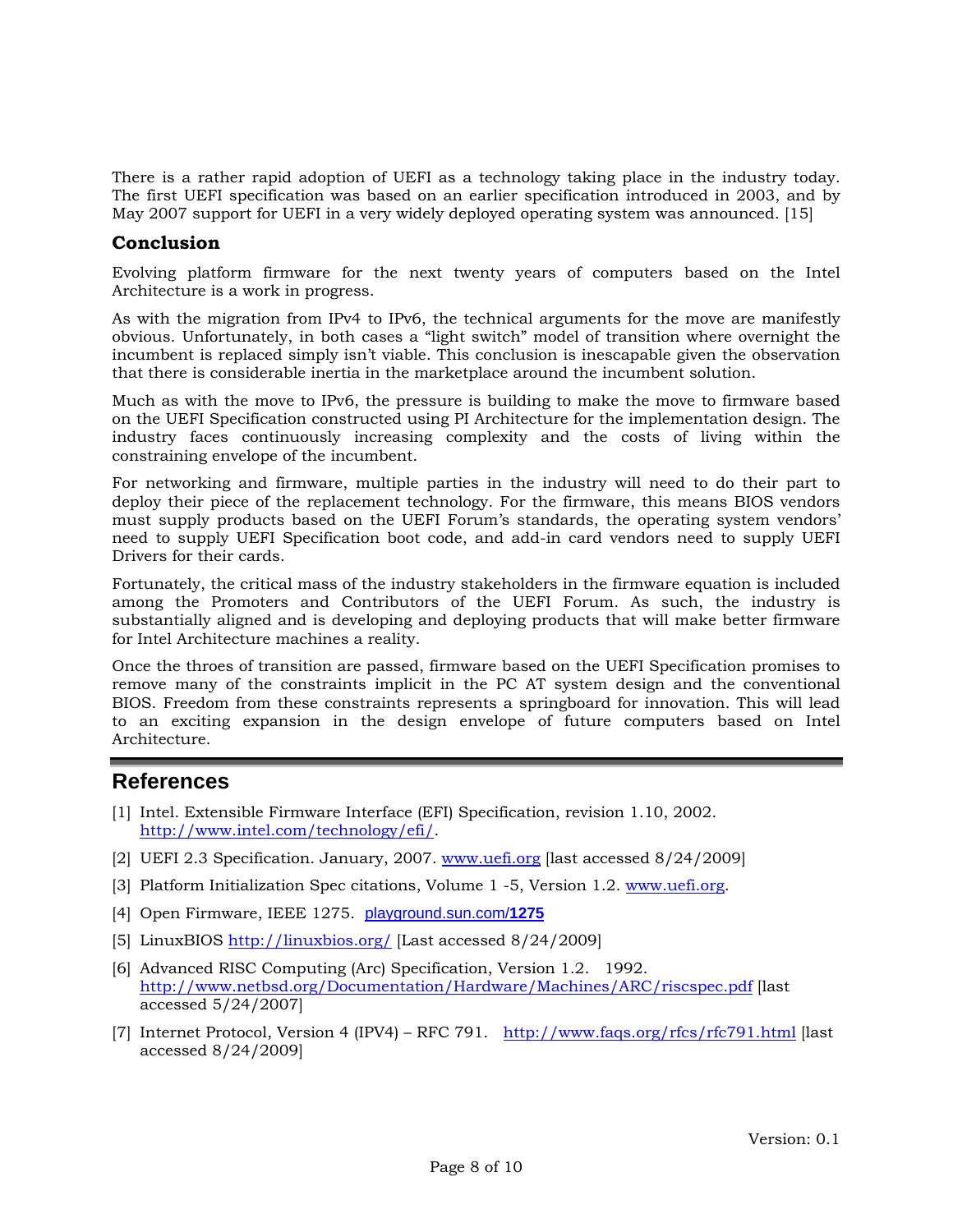- [8] Internet Protocol, Version 6 (IPV6) RFC 1883. <http://www.faqs.org/rfcs/rfc1883.html> [last accessed 8/24/2009]
- [9] UEFI Book [http://www.intel.com/intelpress/sum\\_efi.htm](http://www.intel.com/intelpress/sum_efi.htm) [last accessed 8/24/2009]
- [10] Don Anderson, ISA System Architecture. MindShare. April, 1995.
- [11] ACPI specification Version 3.0b. <http://www.acpi.info/spec.htm>[last accessed 8/24/2009]
- [12] PCI 3.0 Specification. [http://www.pcisig.org](http://www.pcisig.org/) [last accessed 8/24/2009] Army Implementation of DoD Internet Protocol Version 6 (IPv6) Mandate. [http://jitc.fhu.disa.mil/apl/ipv6/pdf/disr\\_ipv6\\_product\\_profile\\_v3.pdf](http://jitc.fhu.disa.mil/apl/ipv6/pdf/disr_ipv6_product_profile_v3.pdf) [last accessed 8/24/2009]
- [13] Phase out of IPv4 in 2011. Price Waterhouse Coopers, Technology Forecast: 2002-2004, Volume 2: Emerging Patterns of Internet Computing, Oct. 202. Pp. 541-542.
- [14] WinHEC 2007 UEFI Implementation Guidelines. [http://download.microsoft.com/download/a/f/d/afdfd50d-6eb9-425e-84e1](http://download.microsoft.com/download/a/f/d/afdfd50d-6eb9-425e-84e1-b4085a80e34e/SYS-T303_WH07.pptx) [b4085a80e34e/SYS-T303\\_WH07.pptx](http://download.microsoft.com/download/a/f/d/afdfd50d-6eb9-425e-84e1-b4085a80e34e/SYS-T303_WH07.pptx) [last accessed 8/24/2009]
- [15] Adlo/LinuxBIOS [http://linuxbios.org/Booting\\_Windows\\_using\\_LinuxBIOS](http://linuxbios.org/Booting_Windows_using_LinuxBIOS) [last accessed 8/24/2009]
- [16] GNUFI<http://www.gnu.org/software/gnufi/>[last accessed 8/24/2009]
- [17] General Public License. <http://www.gnu.org/copyleft/gpl.html>[last accessed 8/24/2009]
- [18] BOCHS <http://bochs.sourceforge.net/>[last accessed 8/24/2009]

# **BIO**

*Vincent Zimmer* is a Principal Engineer in the Software and Solutions Group at Intel Corporation. He has been with Intel for over 10 years. He has a Bacher of Science in Electrical Engineering from Cornell University and a Master of Science Degree in Computer Science from the University of Washington, Seattle. He is an IEEE Member. Contact him at [vincent.zimmer@gmail.com](mailto:vincent.zimmer@gmail.com)

**Michael Rothman** is a Senior Staff Engineer in the Software and Solutions Group at Intel and has more than 20 years of operating system and embedded software development experience. He started his career with kernel and file system development in OS/2 and DOS and eventually migrating to embedded operating systems work and firmware development. Mike has worked on many firmware products, including those with conventional code bases as well as various EFI and now UEFI deployments. Contact him at michael.a.rothman@gmail.com

Mark Doran is a Senior Principal Engineer with Intel Corporation. He is Intel's lead architect for UEFI work. His prior work includes OS kernel development and IEEE POSIX standards content development. His first venture into standards for the firmware space was the Intel Multiprocessor Specification, the first recipe for building Intel Architecture symmetric multiprocessor computers that run shrink-wrap operating system binaries. Mark is originally from the UK and received a BSc in Computer Science with Electronic Engineering from University College, University of London.